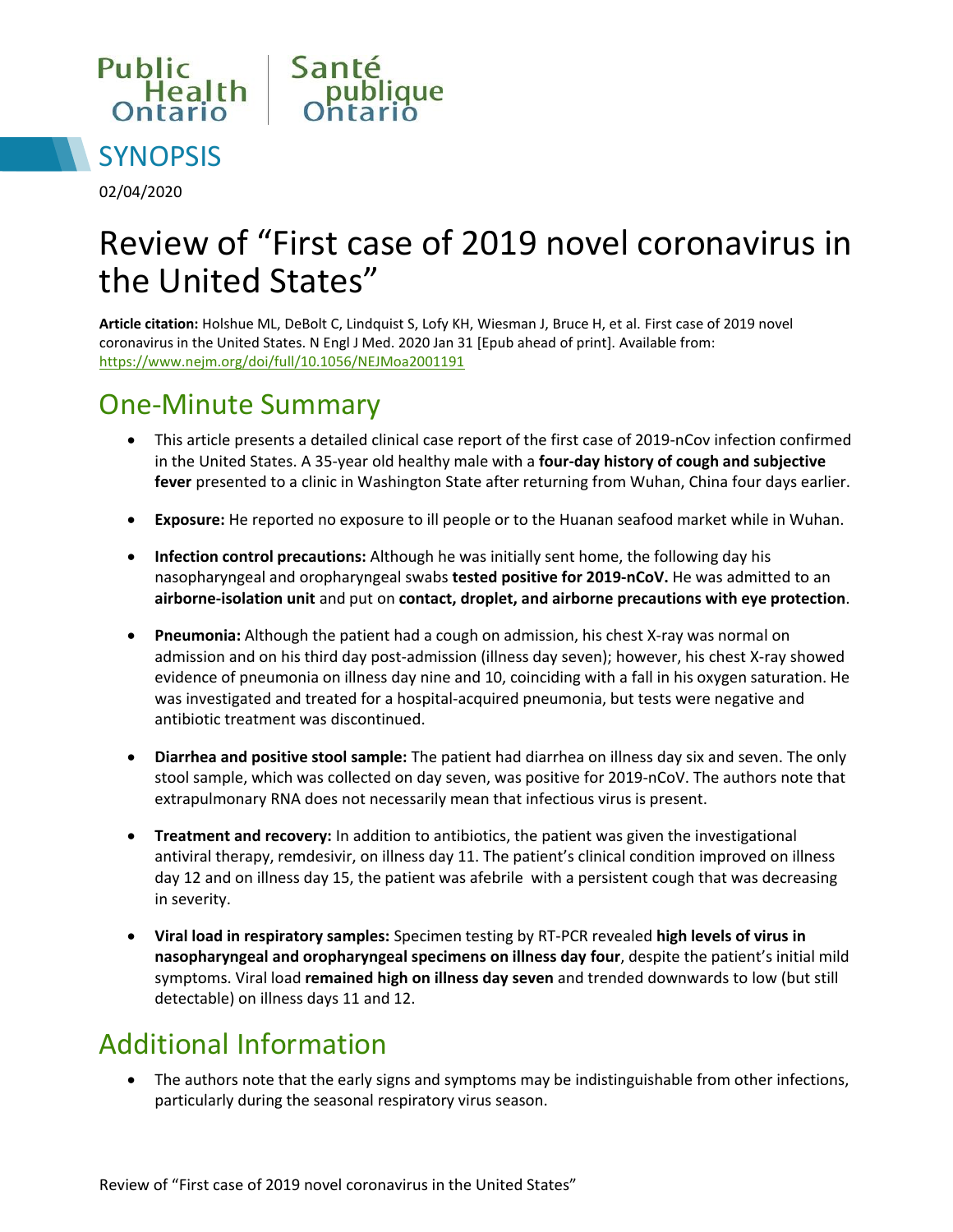- Symptoms noted for this patient include the following:
	- **Respiratory symptoms**: cough (day one to 15); rhinorrhea (day 12-13)
	- **Gastrointestinal symptoms**: nausea (day four to six; day 10); vomiting (day four to five); diarrhea (day six to seven); abdominal discomfort (day six)
	- **Systemic symptoms**: fever (or subjective fever) (day two to 11); fatigue (day two to 12)
- Additional testing performed include:
	- rRT-PCR for 2019-nCoV:
		- **stool (single test on day seven)—positive, (cycle threshold value, 36-38)**
		- serum (tested on days four and seven)—negative
		- urine (tested on day seven)—negative
	- chest radiograph:
		- days four and seven—no evidence of infiltrates or abnormalities
		- **days nine and 10—evidence of pneumonia**